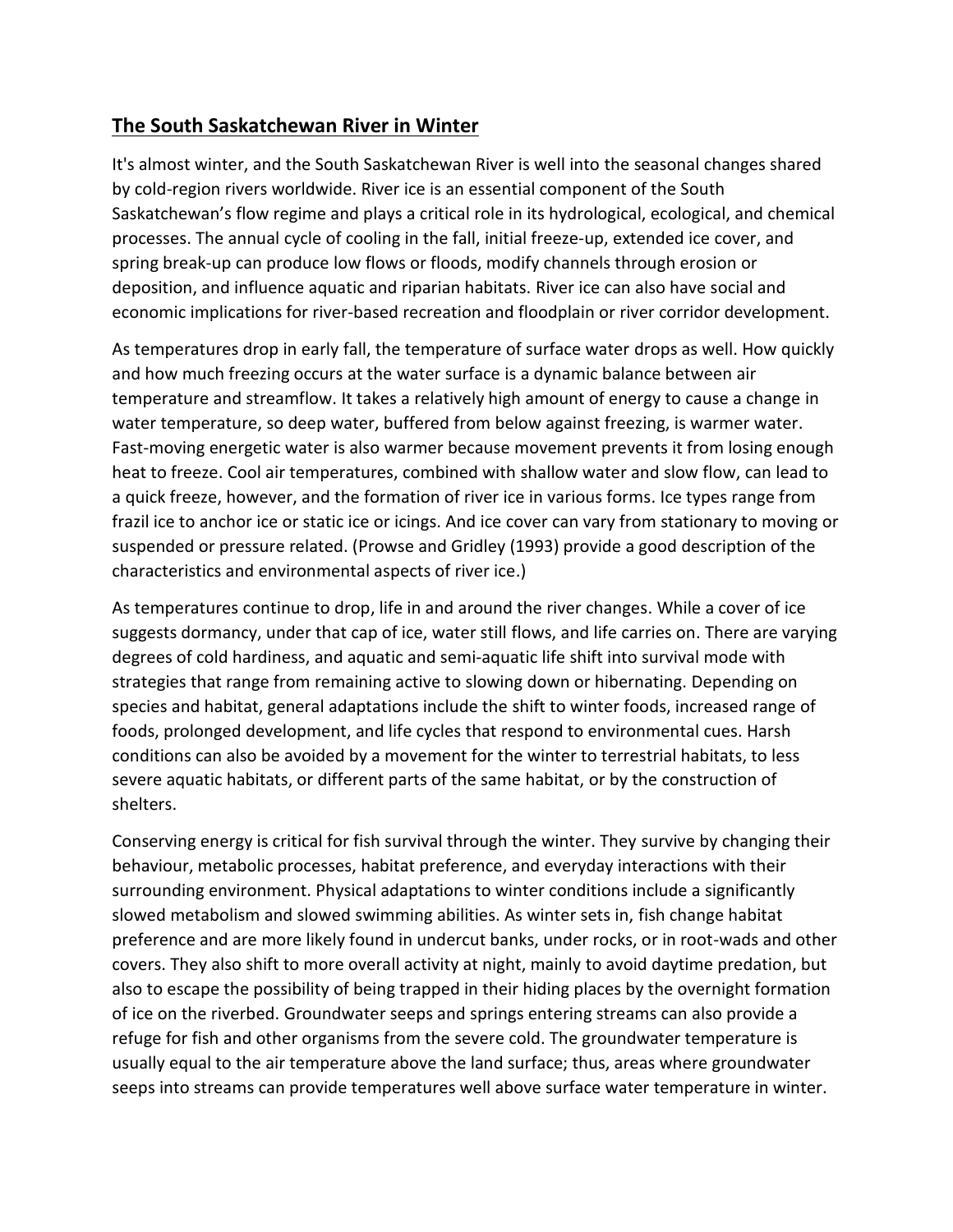Fish must also find winter habitats with a sufficient supply of oxygen. Oxygen becomes a component of river water through the turbulence that occurs with wind and waves, waterfalls, riffles, springs, and rapids. Aquatic plants produce oxygen too. When wintry weather changes surface water to ice, oxygen will continue to be supplied if there is some open water, winddriven waves, or turbulent flow. If the ice is widespread and complete, there might not be enough oxygen to support fish through the winter in that location.

Some aquatic organisms survive winter by spending months at the bottom of streams and ponds protected from the harsh temperatures near the surface. Many invertebrates burrow in the mud or leaves for the winter. Insects often secrete a fluid that is like antifreeze to withstand the cold. Others, such as toads, frogs, or snakes, hibernate under decaying logs or in stone piles or burrows. Several semi-aquatic mammals also overwinter in and along the South Saskatchewan. Beavers construct mud and wood lodges – with living areas above the water line – to keep them warm and dry when not swimming. Otters and muskrats also stay for the cold weather. River otters are primarily nocturnal but become more active during the day in winter.

Like freeze-up, river ice break-up is sensitive to both temperature and flow conditions. In a *thermal* break-up, "the ice experiences a protracted period of thinning and mechanical deterioration before being easily flushed away by the prevailing flow". In contrast, "*dynamic*  break-ups are characterized by rapid and large runoff leading to fracturing and fragmentation of the ice cover" (Prowse et al., 2007).

The break-up of winter ice cover is a short but important event in the annual cycle. Ice jams can occur when floating river ice accumulates at a natural or artificial feature that slows or blocks the downstream progress of ice. Spring break-up ice jams can have a damming effect, significantly reducing the river's flow and causing extreme upstream flooding events with considerable impacts on riverside communities, aquatic life, infrastructure, navigation, and hydropower generation. According to the Committee on River Ice Processes and the Environment (CRIPE), the most severe impacts of river ice occur during ice-jam flooding that can result in loss of property and human life. Evacuations, and even relocations, of entire communities, are often prompted by ice jams. It has been estimated that such events are responsible for annual damages of nearly one hundred million dollars for Canada.

Physical, chemical, and biological processes are adapted to an ice regime, but ice is being lost as the climate warms. There's evidence indicating that the extent and duration of river ice will shift as winters warm – under a warming climate, increased summer heat and delayed autumn cooling would delay river freeze-up. There are still a lot of unknowns about the ecological and physical effects this may have on the rivers such as the South Saskatchewan. However, we know that climate changed induced shifts in ice cover will not be uniform within watersheds, between watersheds, or across the globe.

References and further information:

## [A Look Under the Ice](https://www.ausableriver.org/blog/look-under-ice-winter-lake-ecology)